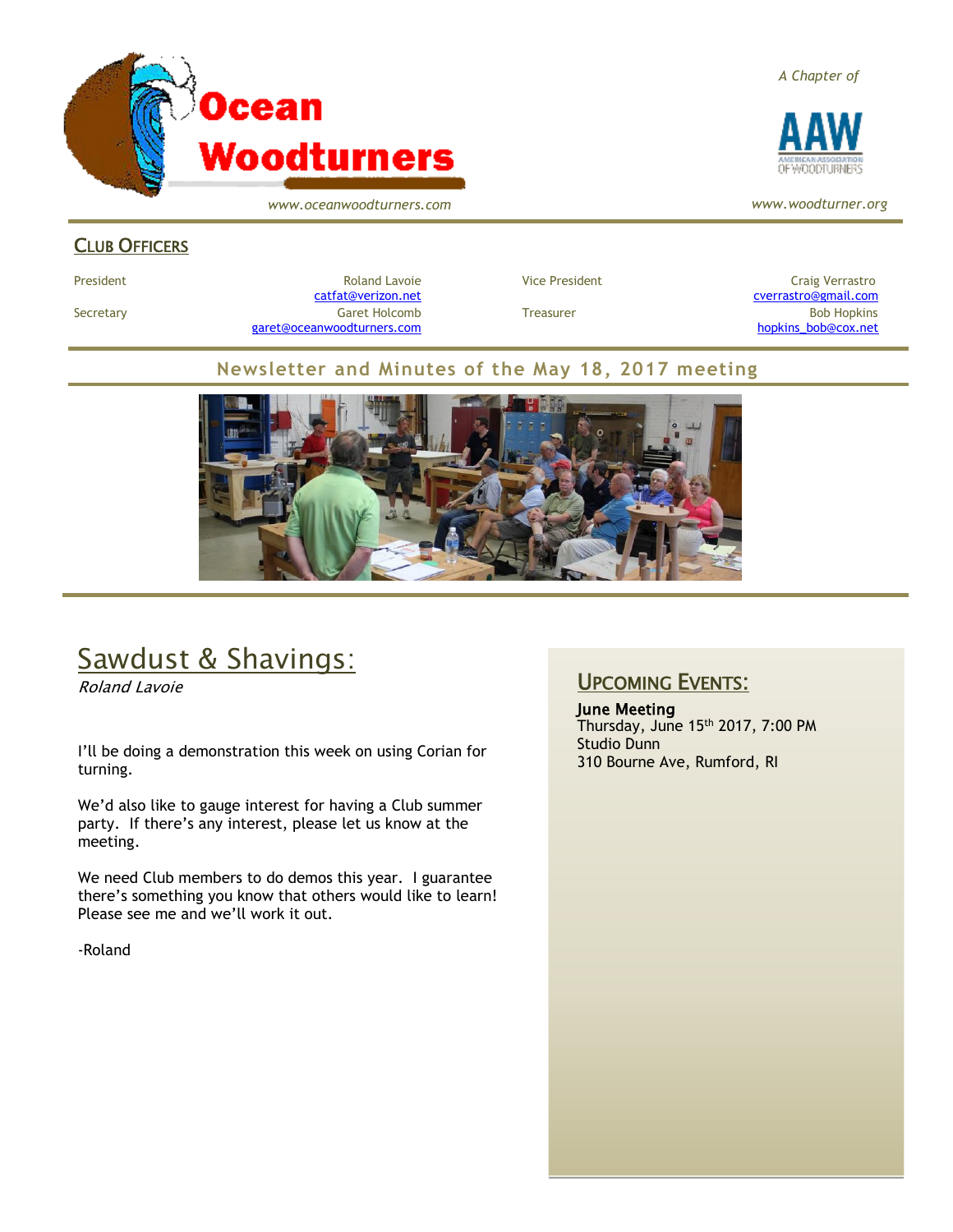# Secretary's Notes

Garet Holcomb

Thanks to Craig V. for covering the meeting for me!

I'm always looking for content for the newsletter. Photos, tips, jokes, article, whatever you come across that it's of interest, please send it to me so I can spread the word!

# Treasurer's Report

#### Bob Hopkins

We have a balance of \$1863 in the fund, of which \$62.49 is set aside for the camera fund.

You can pay your dues directly from the website at <http://www.oceanwoodturners.com/dues.cfm>

Dues: Club dues are \$25 annually. For members who wish to have a printed Newsletter mailed to them monthly, there is an annual charge of \$5 to cover postage, payable with club dues. All payments should be mailed to:

> Bob Hopkins 48 Tilbury Drive, Bristol, RI 02809

# Meeting Minutes

Roland opened the meeting with 20 members present and 1 guest present

Welcome guest Paul G!

Treasurer's Report - Bob's report was read and accepted by the group.

Committee Reports. All committees are looking for help from the membership. Please contact the committee chairs for more info.

| <b>Program Committee:</b>     | No report |
|-------------------------------|-----------|
| <b>Outreach Committee:</b>    | No report |
| <b>Fundraising Committee:</b> | No report |

AAW Membership - The AAW is offering 50% off first year dues for new members, only between April 1 and June 30, 2017. If you're interested, please follow this link to take advantage: [http://tiny.cc/AAWNewGen.](http://tiny.cc/AAWNewGen) You must use this link to get the discount. Roland has fliers for the promotion.

Demos – Roland is interested in generating and maintaining a list of members who are willing to do Demonstrations outside the Club. For schools, Boy Scouts, or other organizations. It would be helpful to have a sheet ready for when inquires come in. If you are willing and able, please contact Roland to add your name to the list.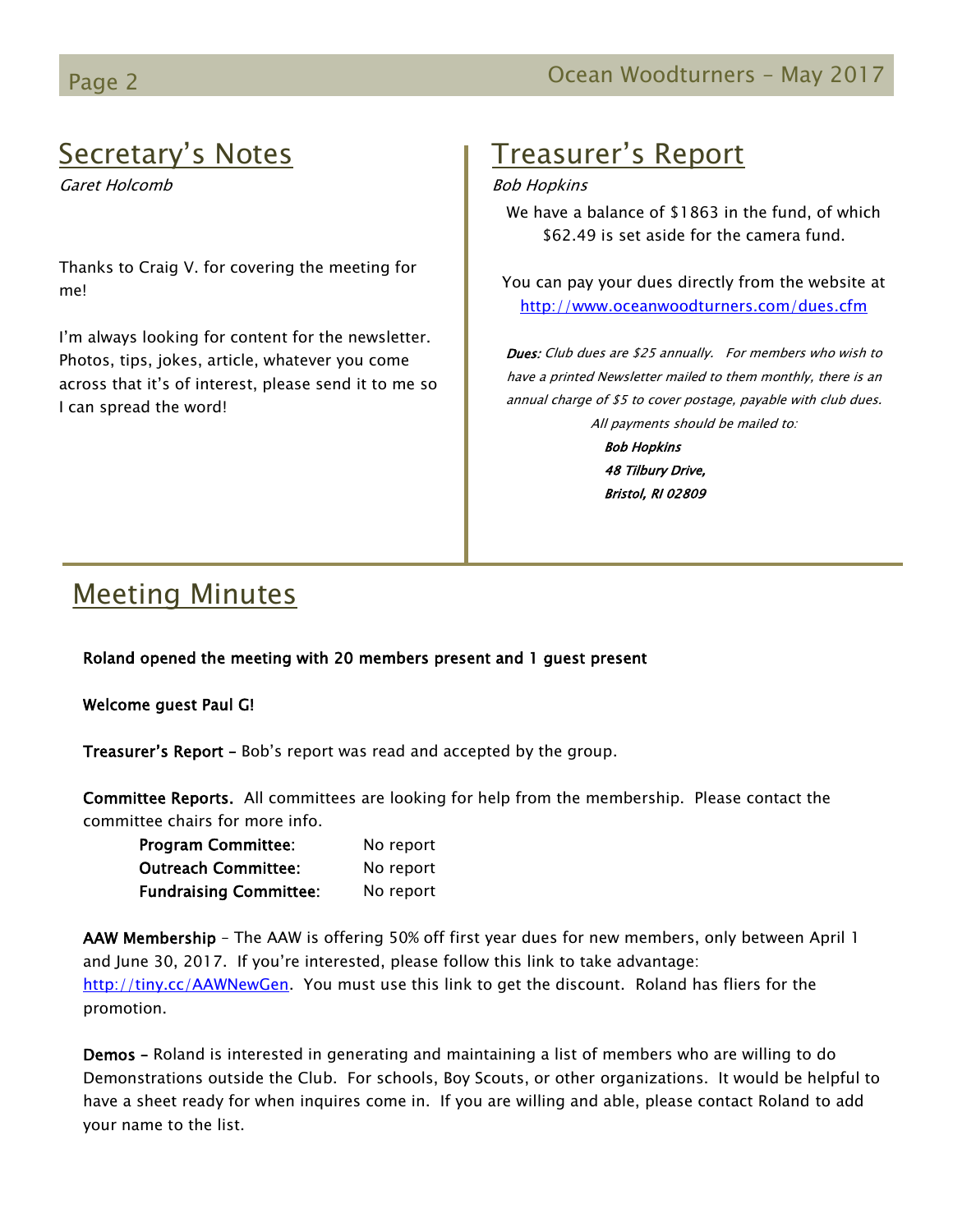## Ocean Woodturners – May 2017 **Page 3** Page 3

## Meeting Minutes (Cont.)

Donation – Ocean Woodturners has made a \$100 donation to the RI Special Olympics in Gene Amaral's name. Roland personally matched the gift, bringing the donation to \$200.

George Nazareth – George Nazareth's daughter has requested help from the Club in turning some Purpleheart rings for an upcoming wedding. Wayne C. contacted Craig and said that if no one else steps up he would likely help with the task. If you can help with this, please contact Roland or Craig ASAP.

# Show and Tell

W





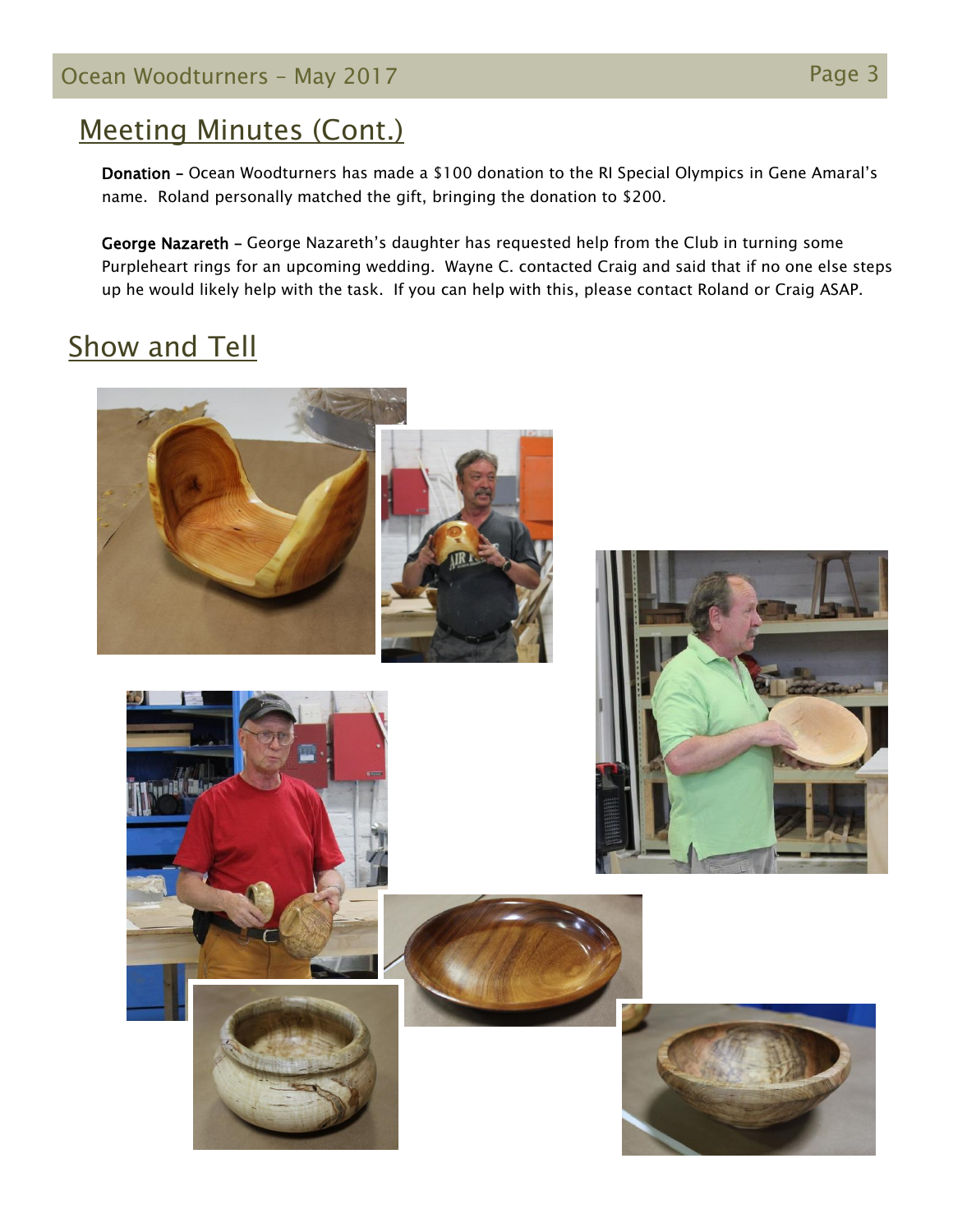The AAW is offering 50% off first year dues for new members, only between April 1 and June 30, 2017. If you're interested, please follow this link to take advantage: [http://tiny.cc/AAWNewGen.](http://tiny.cc/AAWNewGen) You must use this link to get the discount.

Ronald Mushinsky has several tools for sale. He's looking for \$650 for the whole package, please contact him for details and for individual pricing. His phone number is 826-9957 or 323-6215



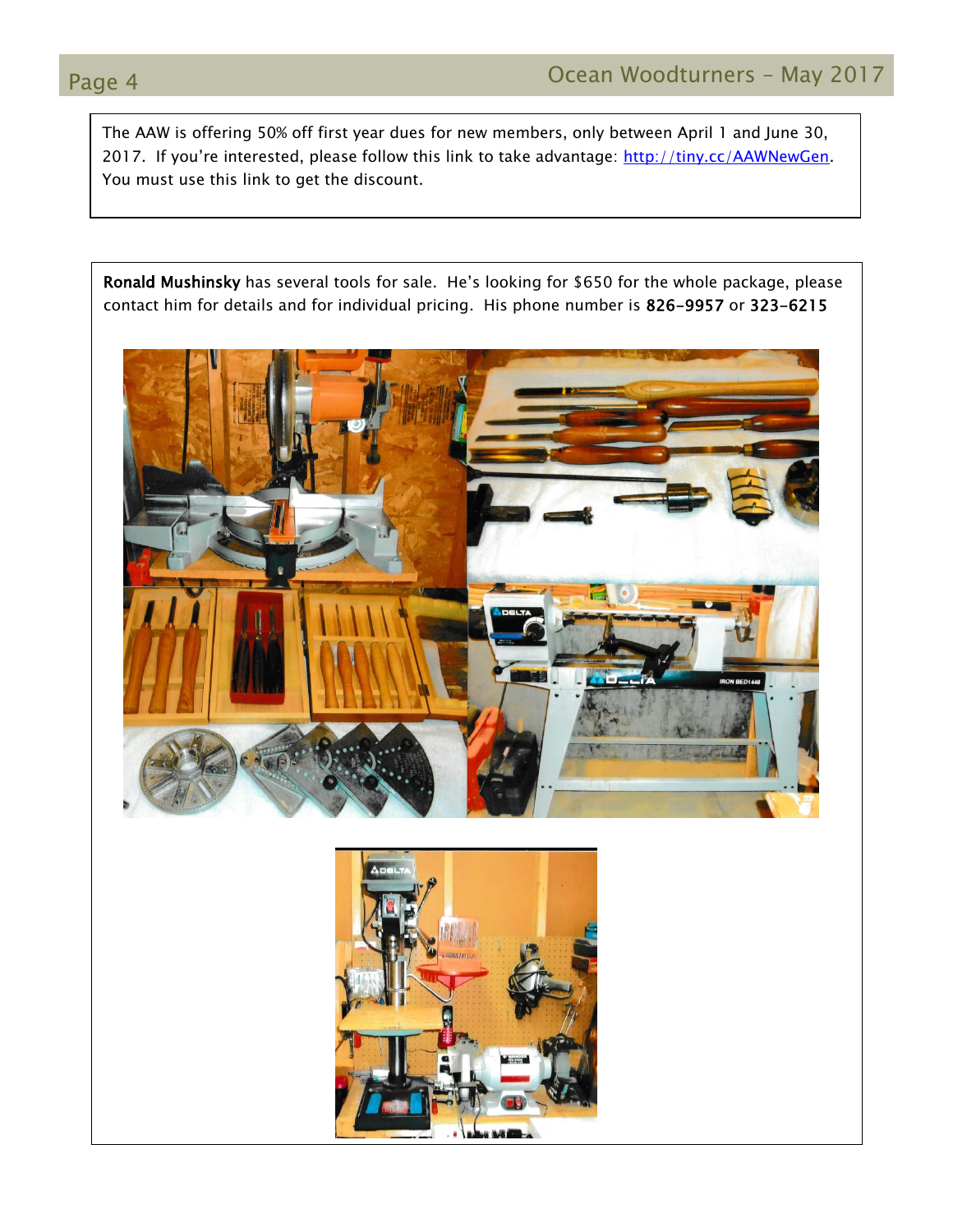## **Demonstration**



## Dan Dragon Demonstrates Duck Calls in Resin-Stabilized wood

Dan gave a demonstration of his method of turning duck calls out of resin-stabilized wood blanks. He offered some tip on both turning calls, and resin-stabilizing blanks. For the full video visit: <https://www.youtube.com/watch?v=7miD7nzMSLc>





#### **Stabilization:**

- Find a good quality vacuum pump to remove the air from your casting
- Cover the wood to be stabilized to an inch or more with the resin.
- Allow the resin to sit under vacuum for several hours to ensure all air bubble are out. Once the process is done, opening the valve will force the resin deeper into the wood voids.
- After removing and cleaning the blank, wrap it in aluminum foil and bakje at 190-200 degrees for at least 15 minutes, or as specified by the resin maker for curing.

#### **Duck calls:**

- Dan finds that a 3" to 3.5" blank is ideal to start with
- Use 5 minute epoxy to attach a copper pipe ferrule
- Ideally, the moisture will be 9% for turning. You can bake the piece in a toaster oven to reduce moisture content.